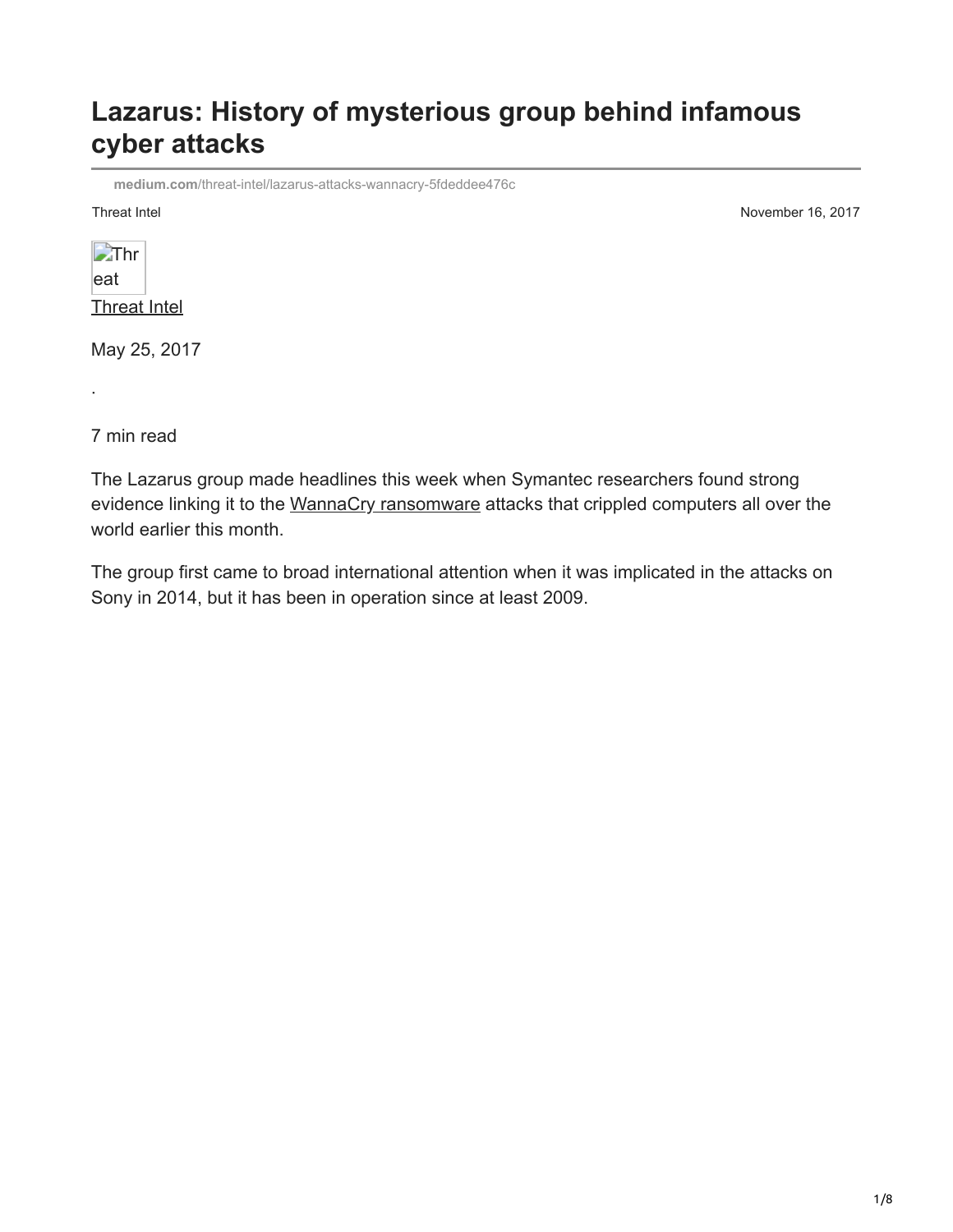## **History of attacks**

D

### **2009: Attacks on organizations in the U.S. and South Korea**

[In fact, it is possible that Lazarus was active as far back as 2007, but it first came to widespread](https://www.symantec.com/connect/blogs/born-4th-july) attention in 2009, when a series of attacks starting on July 4 that year impacted several government, financial, and media websites [in both the U.S. and South Korea](https://www.theguardian.com/world/2009/jul/08/south-korea-cyber-attack). The attacks began in the U.S. on its independence day, and targeted institutions including the White House and the Pentagon. Later that week the websites of major government, financial, and media organizations in South Korea were hit.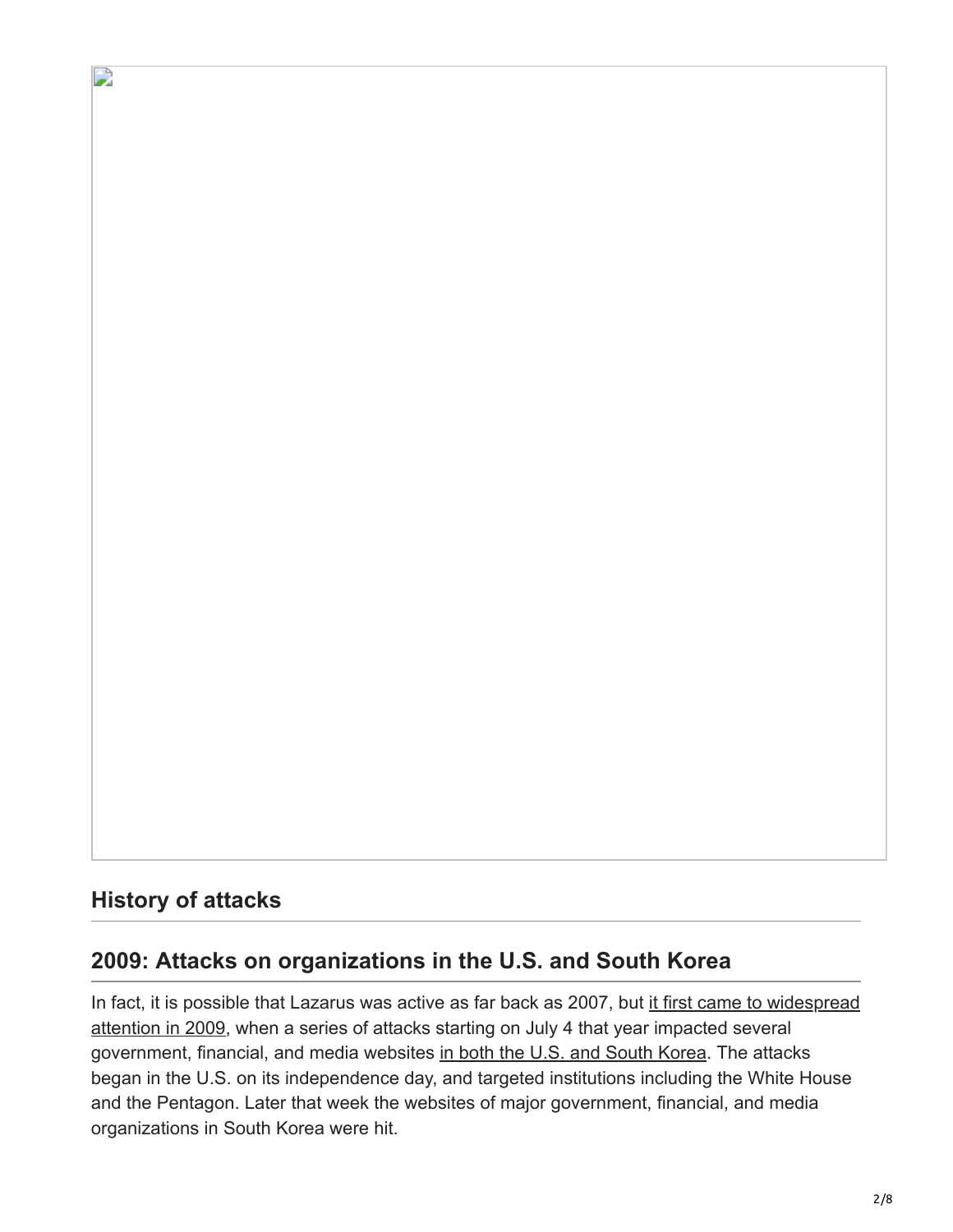These attacks were distributed denial of service (DDoS) attacks that aimed to take websites offline. The attackers used the Dozer malware ([Trojan.Dozer\)](https://www.symantec.com/security_response/writeup.jsp?docid=2009-070814-5311-99) to carry out these attacks. The attacks, while disruptive, were relatively unsophisticated, but over the years Lazarus has refined its methods to carry out more sophisticated attacks. However, as can be seen in the WannaCry attacks to which it has been linked, it can still be prone to sloppiness.

## **2011: South Korean organizations targeted again**

In 2011, organizations in South Korea were yet again targeted by DDoS attacks. Similar to 2009, a number of government and private websites were targeted, this time using a tool called [Trojan.Koredos.](https://www.symantec.com/security_response/writeup.jsp?docid=2011-030417-4602-99) This attack was unusual for a DDoS attack because it did not use a command and control (C&C) server; the commands were hidden inside the threat itself. The use of a tactic like this indicated a growth in sophistication from the group compared to the 2009 attacks. [Symantec research into this threat](https://www.symantec.com/connect/blogs/trojankoredos-comes-unwelcomed-surprise) also found that, as well as carrying out a DDoS attack, if the infected computers were not cleared of this Trojan the master boot record (MBR) of some of them would be destroyed within 10 days.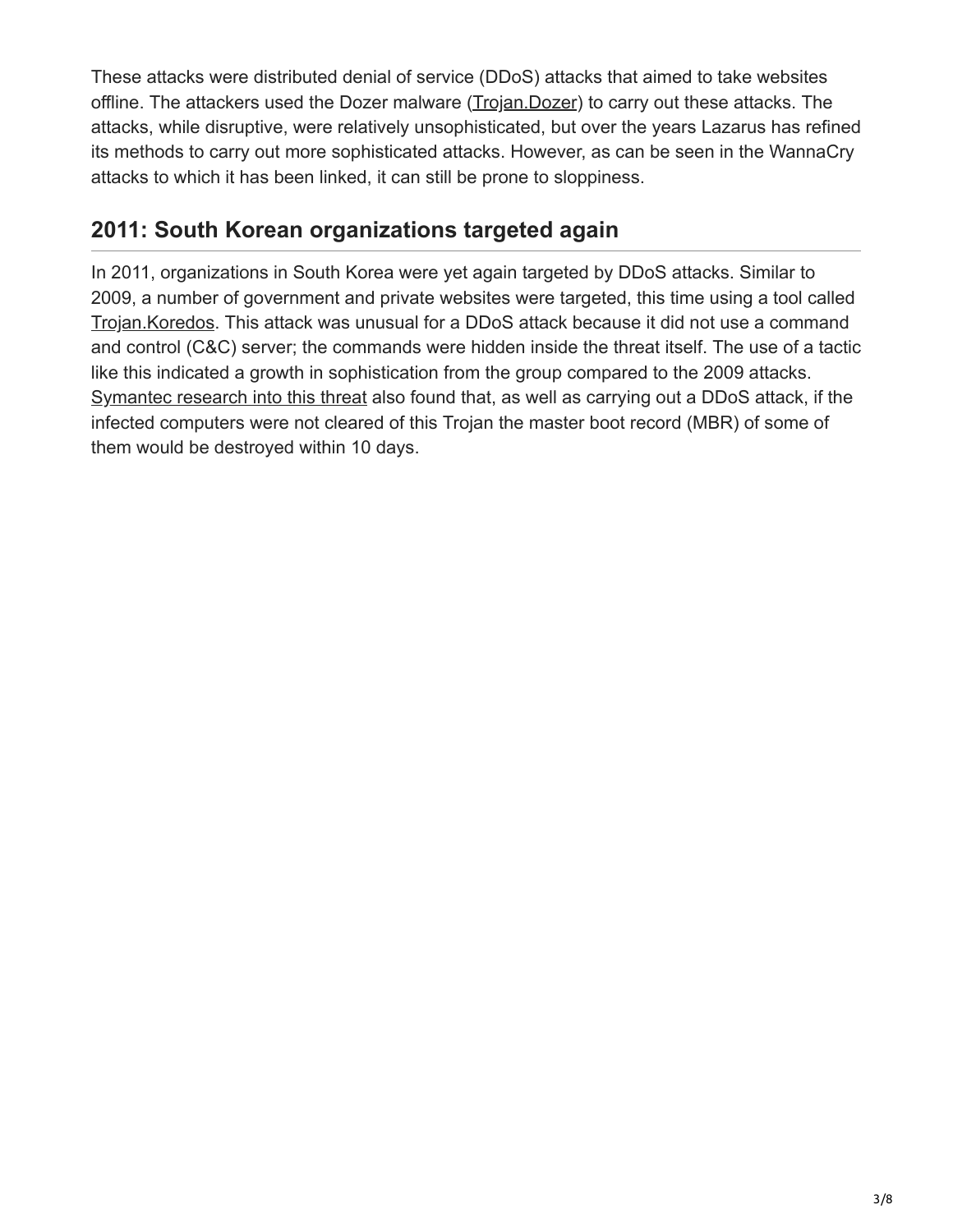South Korea's capital Seoul. South Korean organizations have been frequently targeted by Lazarus.

### **2013: Attacks become more destructive**

D

In 2013, a destructive attack against banks and local broadcasting organizations in South [Korea was reported. The attack defaced the website of a Korean ISP and also crippled se](http://www.nytimes.com/2013/03/21/world/asia/south-korea-computer-network-crashes.html)rvers [belonging to a number of organizations. The websites of the companies affected went down in](https://www.symantec.com/connect/blogs/south-korean-banks-and-broadcasting-organizations-suffer-major-damage-cyberattack) this attack, with a number of the organizations affected having the hard drives of many of their computers wiped. Wiping malware called Jokra [\(Trojan.Jokra\)](https://www.symantec.com/security_response/writeup.jsp?docid=2013-032014-2531-99) was used in this attack, which a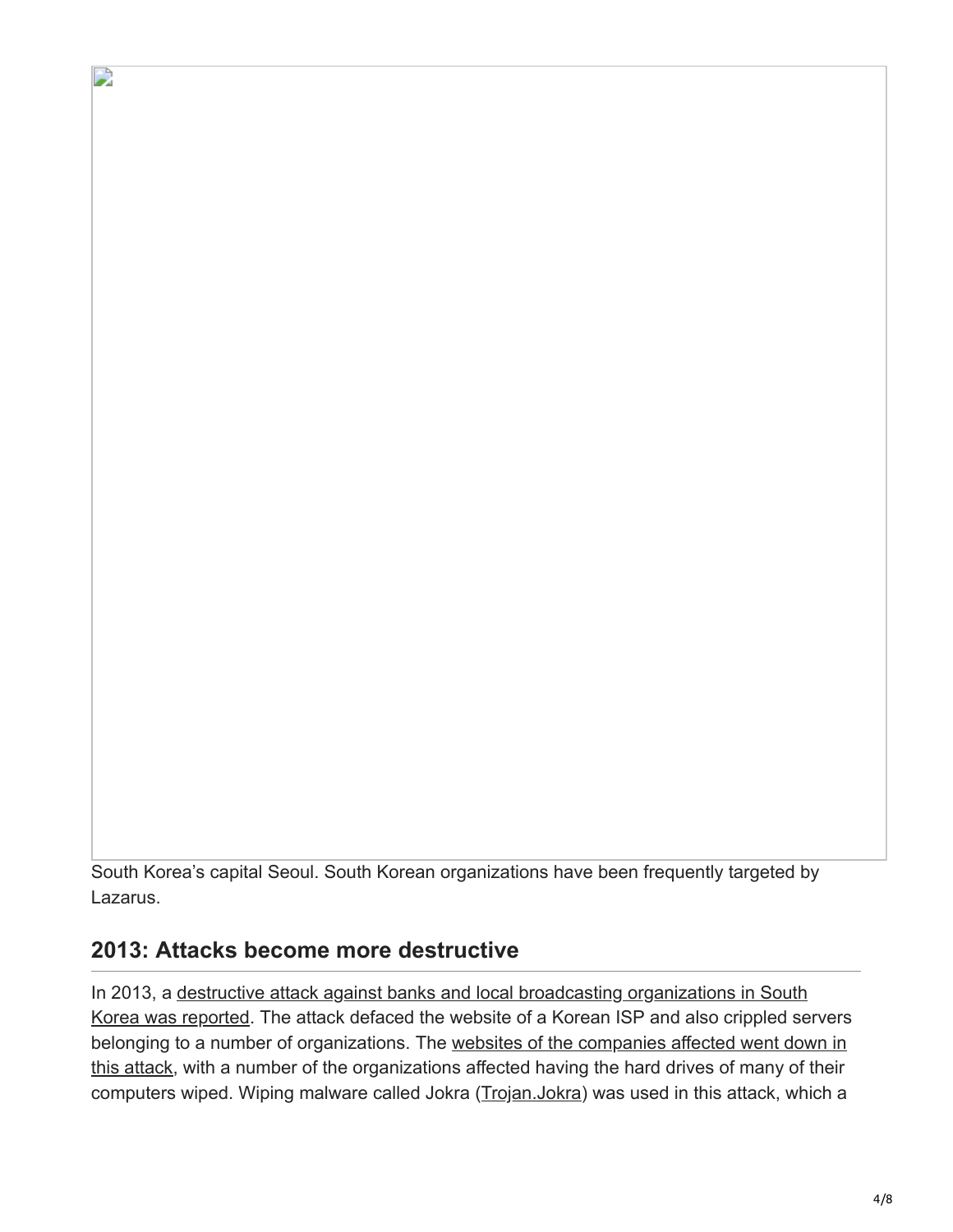group called 'WhoIs' originally claimed credit for in a message posted on computers during the attacks. However, Symantec and other security researchers [believe that](https://www.symantec.com/connect/blogs/are-2011-and-2013-south-korean-cyberattacks-related) the Lazarus group was behind this attack, as well as the two previously mentioned attacks in 2011 and 2009.

Also in 2013, [researchers spotted a piece of malware](https://www.symantec.com/connect/blogs/south-korean-financial-companies-targeted-castov) called Castov [\(Downloader.Castov](http://www.symantec.com/security_response/writeup.jsp?docid=2013-052411-0628-99) and [Infostealer.Castov](http://www.symantec.com/security_response/writeup.jsp?docid=2013-052416-2237-99)) targeting South Korean financial institutions and their customers. In these attacks, which are also believed to originate from Lazarus, Castov was used to steal passwords, account details, and digital certificates from the computers it infected. Castov [\(Trojan.Castov\)](https://www.symantec.com/security_response/writeup.jsp?docid=2013-062618-2656-99) was also used in [further DDoS attacks](https://www.symantec.com/connect/blogs/four-years-darkseoul-cyberattacks-against-south-korea-continue-anniversary-korean-war) against South Korean targets in June 2013.

## **The Sony attacks**

It was the attack on the computer systems of Sony Pictures Entertainment (SPE) in 2014 that brought the Lazarus group to widespread attention.

The attack on Sony Pictures became public knowledge on November 24, 2014, when Sony employees turned on their computers to be greeted with the sight of a neon red skeleton and the words "Hacked by GOP", which stood for "Guardians of the Peace". The message also threatened to release data later that day if an unspecified request was not met. Over the following weeks, [huge swathes of information stolen from Sony were released](https://www.washingtonpost.com/news/the-switch/wp/2014/12/18/the-sony-pictures-hack-explained/?utm_term=.a7d06538d573), including: personal information about employees and their families; email correspondence between employees at the company; information about company salaries, unreleased Sony films, and other information.

Much of the leaked information, particularly some of the email correspondence between executives at the company, received a lot of coverage in the media and caused embarrassment for the company.

It's not clear how long the hackers were on Sony's systems before they released this information, but given how much data was obtained it is likely they maintained a presence for a few months at least.

As well as leaking this vast trove of data, the attackers also destroyed many computers in the organization using malware identified as **[Backdoor.Destover](https://www.symantec.com/security_response/writeup.jsp?docid=2014-120209-5631-99)**. Destover is a particularly destructive malware that can completely wipe infected systems. It was the subject of an FBI Flash Warning at the time. Flash Warnings are confidential alerts sent to businesses thought to be at risk from attackers. It is possible to configure Destover to only target computers in one particular organization, which is likely to have been the case in the Sony attack. Some of the tools and techniques used by Destover [allowed researchers to link it](https://www.symantec.com/connect/blogs/destover-destructive-malware-has-links-attacks-south-korea) to the previously mentioned 2013 attacks carried out against targets in South Korea, indicating the same group was responsible for both these attacks.

[This attack was hugely high profile and received vast media coverage, with some executives at](https://www.theguardian.com/film/2015/feb/05/amy-pascal-leaving-sony-pictures-email-leak) Sony even stepping down in its wake.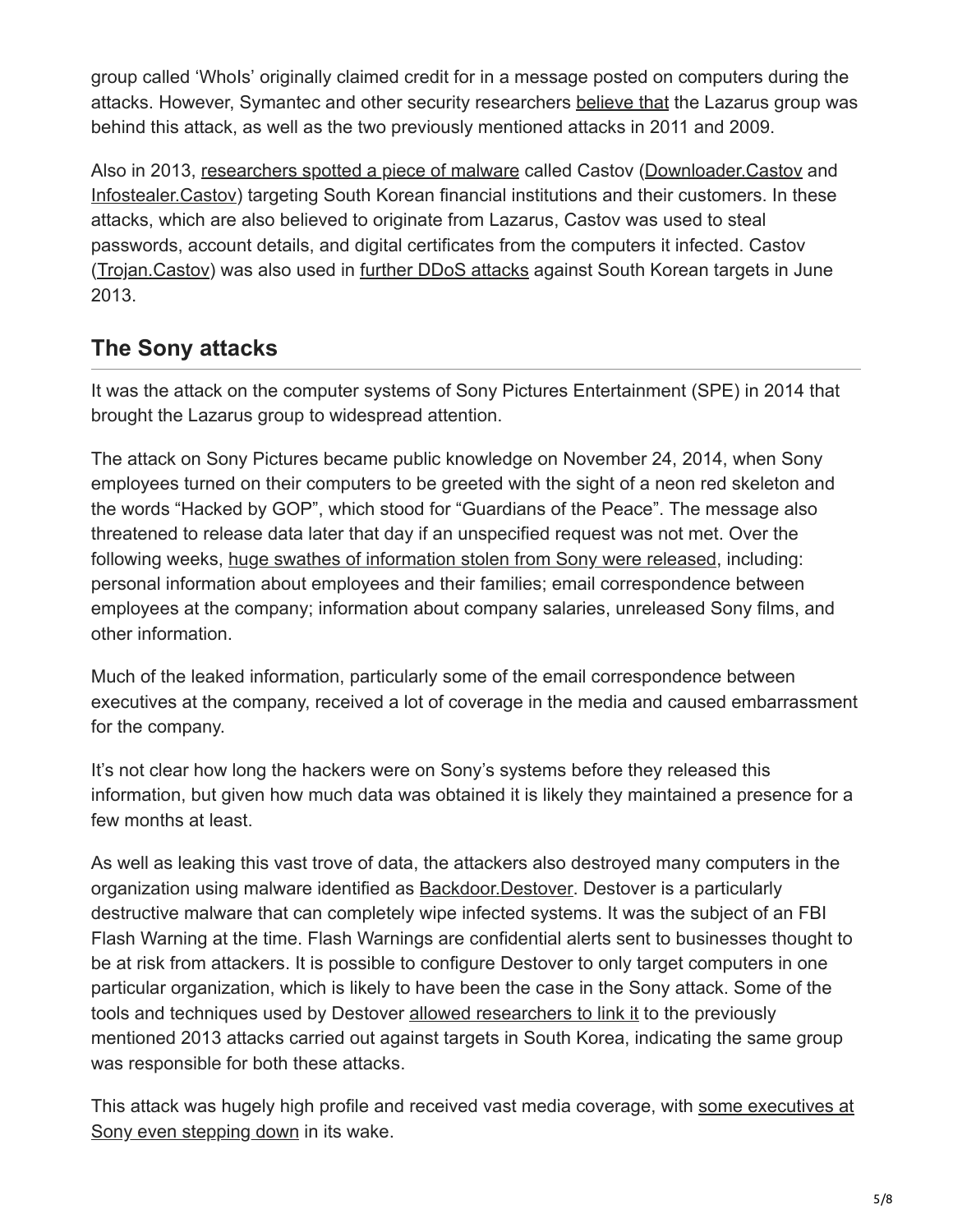The Sony attacks, where were widely attributed to Lazarus, made headlines.

## **2015: Manufacturing industry in South Korea targeted**

In October 2015, [Symantec found evidence](https://www.symantec.com/connect/blogs/duuzer-back-door-trojan-targets-south-korea-take-over-computers) that organizations in South Korea were being targeted by a number of malicious tools, including [Backdoor.Duuzer,](https://www.symantec.com/security_response/writeup.jsp?docid=2015-082113-4423-99) [W32.Brambul](https://www.symantec.com/security_response/writeup.jsp?docid=2015-051114-3802-99), and [Backdoor.Joanap.](https://www.symantec.com/security_response/writeup.jsp?docid=2015-092507-0410-99) These threats all appeared to originate from the same actors and seemed to have a focus on the South Korean manufacturing industry. The aim of these attacks appeared to be to steal data and information: cyber espionage.

### **SWIFT attacks**

D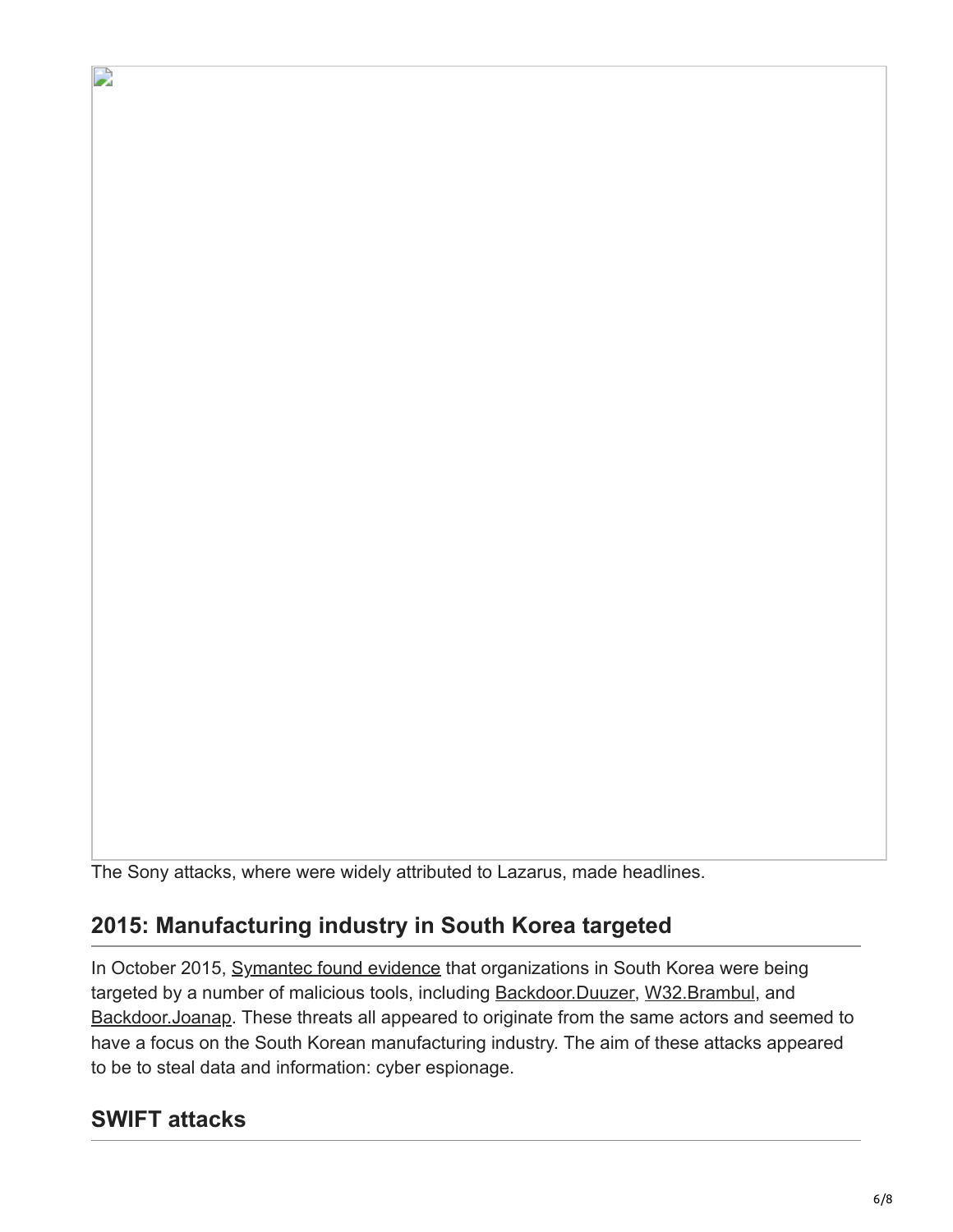A cyber attack in February 2016 resulted in \$81 million being stolen from the Bangladesh Central Bank, with the figure likely to have been much higher but for a typo and the vigilance of eagle-eyed bank officials who put a stop to the fraud before any more money was stolen. It is believed the attackers originally aimed to steal \$1 billion.

The money was stolen through fraudulent SWIFT transactions, though the SWIFT system itself was not compromised, and malware ([Trojan.BanSwift\)](https://www.symantec.com/security_response/writeup.jsp?docid=2016-042523-1230-99) was used to cover the attackers' tracks. Subsequent [investigations by Symantec](https://www.symantec.com/connect/blogs/swift-attackers-malware-linked-more-financial-attacks) determined that the same attackers were behind similar attacks on other banks in Asia, including Vietnam's Tien Phong Bank, which said it had intercepted a fraudulent transfer of more than \$1 million in the fourth quarter of 2015.

Code sharing between the BanSwift Trojan and [Backdoor.Contopee,](https://www.symantec.com/security_response/writeup.jsp?docid=2016-021515-4543-99) which had previously been observed being used by Lazarus, led researchers to determine that Lazarus was also behind these attacks.

The Bangladesh bank heist was a sophisticated and complex attack. Much of the \$81 million stolen in this attack remains unrecovered.

## **2017: Banks targeted again**

In February 2017, Symantec [published an investigation](https://www.symantec.com/connect/blogs/attackers-target-dozens-global-banks-new-malware) into watering hole attacks that had attempted to infect more than 100 organizations in 31 different countries with a previously undiscovered malware called [Downloader.Ratabanka.](https://www.symantec.com/security_response/writeup.jsp?docid=2017-020908-1134-99) These attacks were highly targeted, with the majority of institutions targeted being banks, with a small number of telecoms and internet firms also on the list of targets. However, there was no evidence funds were successfully stolen from any of the banks in this attack.

Researchers from Symantec were able to establish a number of links between Ratabanka and tools previously associated with Lazarus, leading them to conclude with reasonable confidence that the group was behind these attempted attacks.

## **WannaCry rocks the world**

The [WannaCry](https://www.symantec.com/security_response/writeup.jsp?docid=2017-051310-3522-99) ransomware attacks have received [extensive coverage](https://www.symantec.com/connect/blogs/what-you-need-know-about-wannacry-ransomware) since a widespread attack on May 12 caused the systems of many large organizations around the world, including the NHS in the UK, to come to a juddering halt.

Symantec discovered evidence that an earlier version of WannaCry was used in targeted attacks on enterprises in February, March, and April, but the leak of the EternalBlue exploit code by the Shadow Brokers in April was seemingly a fortuitous occurrence for the attackers that allowed them to spread the ransomware much more widely.

[Analysis of the early WannaCry attacks by Symantec revealed substantial commonalities in the](https://www.symantec.com/connect/blogs/wannacry-ransomware-attacks-show-strong-links-lazarus-group) tools, techniques, and infrastructure used by the attackers and those seen in previous Lazarus attacks, making it highly likely that Lazarus was also behind the spread of WannaCry.